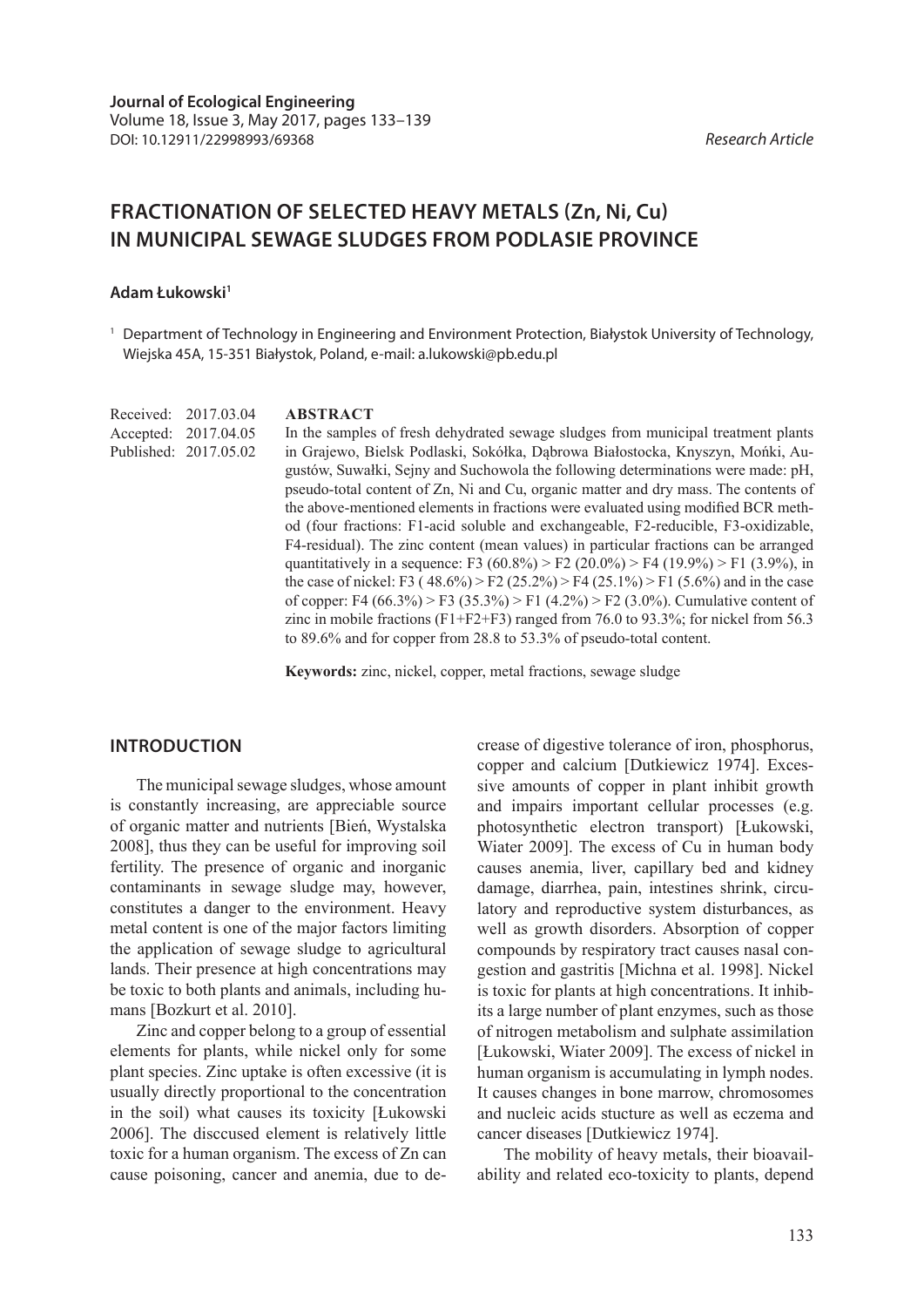strongly on their specific chemical forms or ways of binding. These are the parameters that have to be determined, rather than the total element contents, in order to assess toxic effects and to study geochemical pathways [Fuentes et al. 2004]. Metal fractionation in different chemical forms associated to the matrix sample requires the application of the sequential extraction methods [Pérez-Cid et al. 1999].

## **EXPERIMENTAL PROCEDURES**

The study was based on fresh dehydrated sewage sludges collected in municipal treatment plants from Grajewo, Bielsk Podlaski, Sokółka, Dąbrowa Białostocka, Knyszyn, Mońki, Augustów, Suwałki, Sejny and Suchowola. The sludges were hygenized (mainly with burnt lime), except these from Sokółka, Augustów and Suchowola. Fractionation was made in average samples (three individual samples, dried at room temperature, were mixed and homogenized). In collected samples the following determinations were made: pH potentiometrically, dry mass by drying at 105 ºC, organic matter by heating in oven at 600 ºC until a constant weight was achieved, pseudo-total content of Zn, Ni and Cu was determined (after previous digestion in  $HNO_3$  with 30%  $H_2O_2$ ) by means of FAAS technique and content of studied metals in fractions by means of GFAAS technique using Varian AA-100 apparatus. The percentage of individual fractions in pseudo-total content of each element was caculated. Recovery was defined as a ratio of metal content in four fractions (F1, F2, F3 i F4) to pseudo-total content.

Modified BCR method with the usage of ultrasonic probe Sonics VCX 130 was used to evaluate fractional composition of Zn, Ni and Cu in sludge samples. Extraction included four stages:

- 1. Acid soluble and exchangeable fraction  $(F1)$  1g of sludge in 100cm<sup>3</sup> centrifuge tube with 40 cm3 of 0.11 mol·dm-3 acetic acid was sonicated for 7 minutes (power  $-20W$ ) at temperature 22±5 ºC. Then, the mixture was centrifuged for 20 minutes at 3000g. Extract was separated for analysis. Residue with 20 cm<sup>3</sup> of deionized water was sonicated for 5 minutes (power – 20W) and centrifuged for 20 minutes at 3000g. Water was discarded.
- 2. Reducible fraction, bound to Fe/Mn oxides  $(F2)$  – to the residue from the first step was added 40 cm<sup>3</sup> of 0,5 mol·dm<sup>-3</sup> hydroxylamine

hydrochloride fresh solution, pH 1.5, and sonicated for 7 minutes (power – 20W) at temperature 22±5 ºC. Then the mixture was centrifuged for 20 minutes at 3000g. The extract was separated for analysis. The residue was rinsed with deionized water, like in the first step.

- 3. Oxidizable fraction, bound to organic matter  $(F3)$  – to the residue from the second step was added 20 cm3 of 30% hydrogen peroxide and sonicated for 2 minutes (power  $-20W$ ) at temperature 22 $\pm$ 5 °C. Then, the volume of  $H_2O_2$  reduced to approx.  $1 \text{ cm}^3$  using water bath. To the moist residue was added 50 cm<sup>3</sup> of 1 mol·dm<sup>-3</sup> ammonium acetate and sonicated for 6 min. (power – 20W) at temperature  $22\pm 5$  °C. Then, the mixture was centrifuged for 20 minutes at 3000g. Extract was separated for analysis. The residue was rinsed with deionized water, like in the previous steps.
- 4. Residual fraction  $(F4)$  the residue from the third step was extracted using concentrated  $HNO<sub>3</sub>$  with addition of 30%  $H<sub>2</sub>O<sub>2</sub>$ .

## **RESULTS AND DISCUSSION**

The studied sludges were characterized by alkaline reaction, what is favorable to immobilization of metals (Table 1). However, selected metals (Zn and Cu for example) tend to increase solubility also at alkaline reaction, what is connected with the ability to form anion complexes and bonds of metal ions with ammonium compounds or low molecule organic matter. The solubility of metal compounds in environment depends mostly on the reaction [Wilk, Gworek 2009].

The content of dry mass ranged from 6.6 to 43.5 %. The highest amounts of dry matter have contained mainly the lime-treated sludges.

The content of organic matter in the studied sludges ranged from 15.4 to 73.9 % DM. As stated by Mazur [1995], the content of organic matter in sewage sludge is in the range of 17 to 87% (60% on average). It has the ability to form stabile complexes, which can significantly decrease metal mobility.

The pseudo-total amounts of the studied elements (Table 2) were below values intended for agricultural use of sludge. The content of zinc, nickel and copper in all samples was lower than the average (1350, 30 and 147 mg·kg<sup>-1</sup> DM, respectively) reported by Maćkowiak [2000], except for sludge from Sejny in the case of Cu.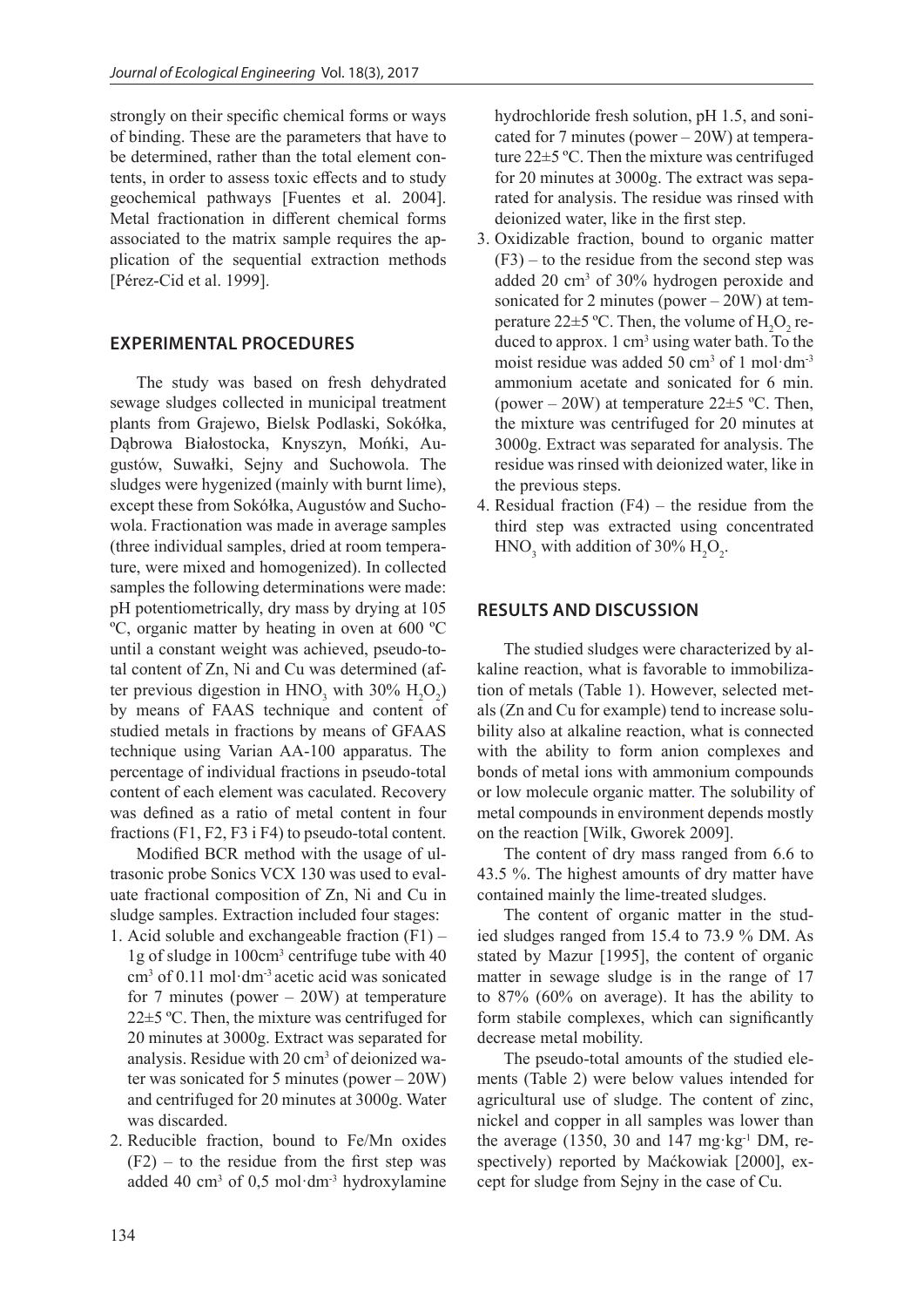|                        |                 | <b>DM</b>       | Organic matter  |  |  |  |  |
|------------------------|-----------------|-----------------|-----------------|--|--|--|--|
| Location               | pH              | $\frac{0}{0}$   |                 |  |  |  |  |
| Dabrowa Białostocka    | $9.43 \pm 0.01$ | $17.9 \pm 0.23$ | $29.8 \pm 2.1$  |  |  |  |  |
| Grajewo                | $8.91 \pm 0.22$ | $43.5 \pm 6.05$ | $16.2 \pm 3.6$  |  |  |  |  |
| Sokółka                | $8.20 \pm 0.08$ | $15.4 \pm 5.03$ | $62.5 \pm 6.5$  |  |  |  |  |
| <b>Bielsk Podlaski</b> | $8.14 \pm 0.06$ | $17.1 \pm 1.65$ | $62.8 \pm 13.4$ |  |  |  |  |
| Knyszyn                | $7.79 \pm 0.34$ | $6.6 \pm 0.76$  | $41.6 \pm 18.6$ |  |  |  |  |
| Augustów               | $8.02 \pm 0.05$ | $13.3 \pm 1.04$ | $30.2 \pm 7.9$  |  |  |  |  |
| Sejny                  | $8.38 \pm 0.07$ | $11.1 \pm 0.14$ | $15.4 \pm 4.0$  |  |  |  |  |
| Suwałki                | $9.03 \pm 0.19$ | $20.6 \pm 0.92$ | $36.5 \pm 3.0$  |  |  |  |  |
| Mońki                  | $9.42 \pm 0.05$ | $13.1 \pm 0.63$ | $29.8 \pm 13.7$ |  |  |  |  |
| Suchowola              | $7.78 \pm 0.16$ | $10.6 \pm 1.07$ | $73.9 \pm 5.1$  |  |  |  |  |

**Table 1.** Physico-chemical characteristics of sewage sludges (mean ± SD, n=3) [Łukowski 2017]

**Table 2.** Pseudo-total content of Zn, Ni and Cu in sewage sludges (mean  $\pm$  SD, n=3)

| Location               | Zn                    | Ni               | Cu                 |  |  |  |  |  |
|------------------------|-----------------------|------------------|--------------------|--|--|--|--|--|
|                        | $mg \cdot kg^{-1} DM$ |                  |                    |  |  |  |  |  |
| Dąbrowa Białostocka    | $1161 \pm 22$         | $17.15 \pm 0.27$ | $43.35 \pm 1.13$   |  |  |  |  |  |
| Grajewo                | $686 \pm 147$         | $11.63 \pm 0.50$ | $35.41 \pm 1.37$   |  |  |  |  |  |
| Sokółka                | $1202 \pm 9$          | $14.66 \pm 0.84$ | $88.92 \pm 5.68$   |  |  |  |  |  |
| <b>Bielsk Podlaski</b> | $1254 \pm 56$         | $11.45 \pm 0.71$ | $84.21 \pm 9.10$   |  |  |  |  |  |
| Knyszyn                | $1302 \pm 7$          | $10.16 \pm 0.27$ | $67.81 \pm 2.05$   |  |  |  |  |  |
| Augustów               | $1255 \pm 8$          | $13.68 \pm 1.59$ | $130.58 \pm 7.92$  |  |  |  |  |  |
| Sejny                  | $1302 \pm 10$         | $11.81 \pm 0.55$ | $209.34 \pm 10.63$ |  |  |  |  |  |
| Suwałki                | $1295 \pm 4$          | $18.79 \pm 0.84$ | $107.85 \pm 6.39$  |  |  |  |  |  |
| Mońki                  | $1239 \pm 5$          | $13.92 \pm 0.10$ | $72.95 \pm 5.44$   |  |  |  |  |  |
| Suchowola              | $1327 \pm 5$          | $12.68 \pm 0.07$ | $102.98 \pm 3.28$  |  |  |  |  |  |

#### **Zinc**

The highest amount of zinc (60.8% on average) was bound to oxidizable fraction and ranged from 45.9 to 80.1% (Table 3). Different results were noted by Fuentes et al. [Fuentes et al. 2004] investigating unstabilised sewage sludge from treatment plant located in the Region of Murcia (Spain) with BCR method. The authors stated in discussed fraction 38.0% of Zn as compared to the total content, the most among all the fractions. According to Wang et al. [Wang et al. 2008], organic matter of sewage sludge bound only approximately 1% of zinc.

Most soluble and thus bioavailable zinc (fraction F1) constituted only 3.9% of pseudo-total content. Metals corresponding to the exchangeable fraction usually represent a small portion of total metal content in sewage sludges [Filgueiras et al. 2002]. The low content of zinc in water-soluble and exchangeable fraction (l.0% of total content on average) have also stated Jakubus and Czekała [2001], according to Zeien and Brümmer method.

The average zinc content in fraction F2 amounted 20.0% of pseudo-total content. Similar result (21.6%) in the reducible fraction were stated by the above-mentioned Fuentes et al. [2004]. According to Pérez-Cid et al. [1999], this fraction of sewage sludge came from plant in Ourense (Spain) contained 40.8% of Zn. Other authors also reported that Fe/Mn oxides in sludges bind zinc strongly (even up to 60% of total zinc) [Fernández Alborés et al. 2000, Ščančar et al. 2001, Dąbrowska 2004.].

Residual fraction bound 19.9% of pseudototal Zn content on average. Different result is presented by Gawdzik and Gawdzik [2012]. The authors studied the sludge from treatment plant in Cedzyna using BCR method. They have observed 50% of total zinc in this fraction. Even higher amount of zinc (approx. 80%) in residual fraction stated Wang et al. [2008].

Zinc content in mobile pool (F1+F2+F3) of studied sludges was similar. The most of zinc (93.3% of pseudo-total content) in mobile pool was noted in sludge coming from plant in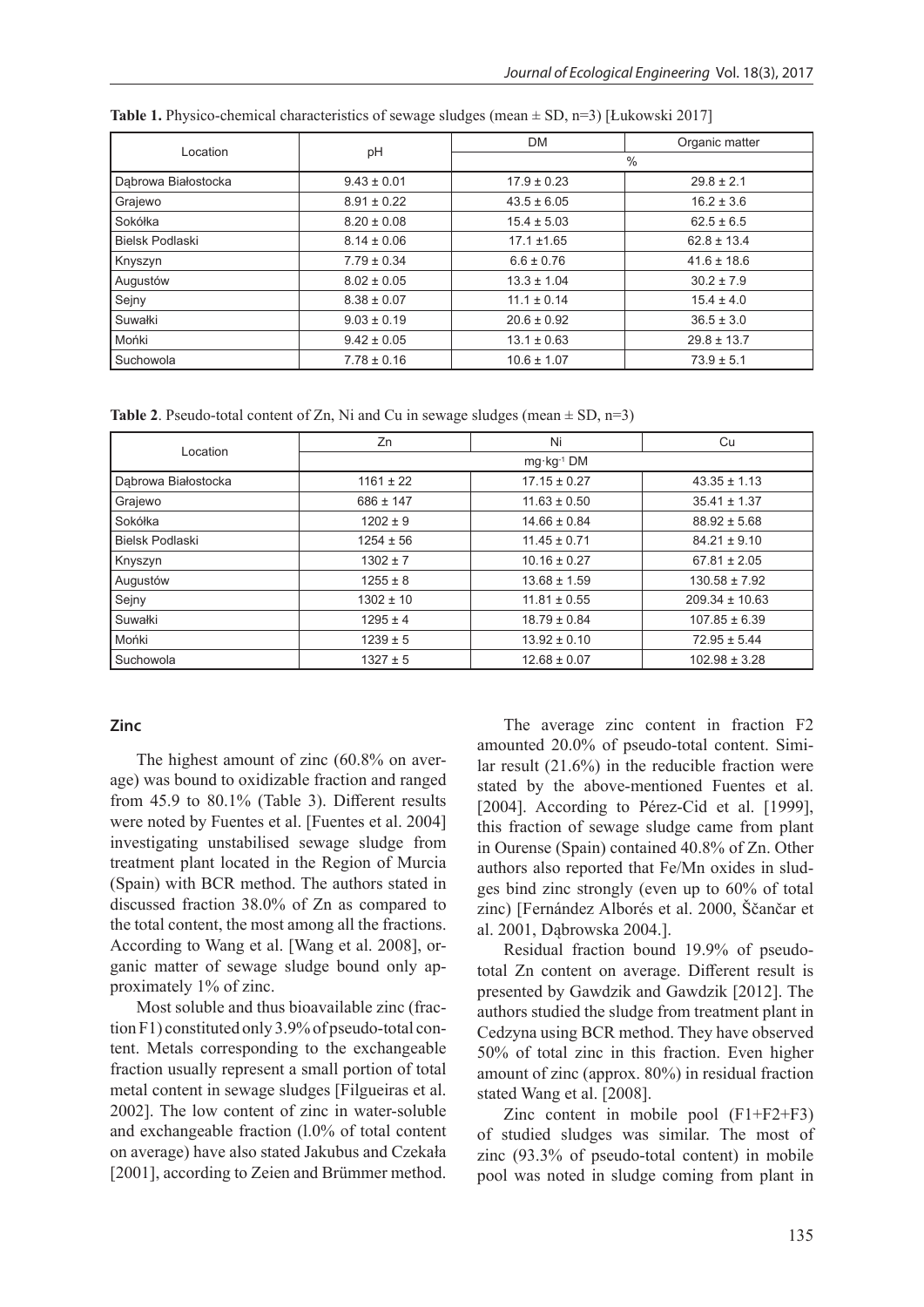| Location               | F1      | F <sub>2</sub> | F <sub>3</sub>        | F <sub>4</sub> | F <sub>1</sub> | F <sub>2</sub> | F <sub>3</sub> | F <sub>4</sub> | Recovery |
|------------------------|---------|----------------|-----------------------|----------------|----------------|----------------|----------------|----------------|----------|
|                        |         |                | $mg \cdot kg^{-1}$ DM |                | $\frac{0}{0}$  |                |                |                |          |
| Dabrowa<br>Białostocka | 10.84   | 83.70          | 930.30                | 143.90         | 0.9            | 7.2            | 80.1           | 12.4           | 101      |
| Grajewo                | 7.21    | 21.26          | 523.83                | 110.87         | 1.1            | 3.1            | 76.4           | 16.2           | 97       |
| Sokółka                | 96.18   | 365.78         | 643.91                | 125.09         | 8.0            | 30.4           | 53.6           | 10.4           | 102      |
| <b>Bielsk Podlaski</b> | 62.51   | 321.10         | 756.49                | 156.92         | 5.0            | 25.6           | 60.3           | 12.5           | 103      |
| Knyszyn                | 66.43   | 350.06         | 798.41                | 156.89         | 5.1            | 26.9           | 61.3           | 12.0           | 105      |
| Augustów               | 59.65   | 236.91         | 674.87                | 356.23         | 4.8            | 18.9           | 53.8           | 28.4           | 106      |
| Sejny                  | 50.58   | 341.09         | 598.01                | 435.98         | 3.9            | 26.2           | 45.9           | 33.5           | 110      |
| Suwałki                | 79.83   | 356.90         | 634.10                | 270.78         | 6.2            | 27.6           | 49.0           | 20.9           | 104      |
| Mońki                  | 4.25    | 120.85         | 861.31                | 359.09         | 0.3            | 9.8            | 69.5           | 29.0           | 109      |
| Suchowola              | 48.74   | 324.81         | 768.93                | 321.00         | 3.7            | 24.5           | 57.9           | 24.2           | 110      |
|                        | Average |                |                       |                |                |                |                |                |          |
|                        | 48.62   | 252.24         | 719.02                | 243.68         | 3.9            | 20.0           | 60.8           | 19.9           | 105      |

**Table 3.** Content, percentage in fractions and recovery of Zn in the sewage sludges

Knyszyn. It was caused by high content of organic matter and simultaneously slight amount of minerals, which comprise residual fraction. The same factors decided about the lowest Zn content in mobile pool of sludge from Sejny. It contained the lowest amount of organic matter among all the sludges and the highest Zn percentage (33.5%) in residual fraction at the same time.

## **Nickel**

Fraction F3 bound the highest amount of nickel (48.6% on average) and its content ranged from 28.0 to 59.8%, as compared to pseudo-total content (Table 4). Kazi et al. [2005] investigating fractional composition of heavy metals in sewage sludge coming from treatment plant in Hyderabad City (Pakistan) have stated similar content (41%) of Ni in discussed fraction using BCR method. The above-cited Gawdzik and Gawdzik [2012] have stated lower content (approx. 38%) of Ni in discussed fraction.

The lowest amount of studied element (5.6% on average) was observed in fraction F1. The higher content of nickel in exchangeable fraction (16.4% of total content) were stated by Fuentes et al. [2004]. Similar result (17%) was obtained by Wang et al. [2008] in acid soluble and exchangeable fraction of sewage sludge from plant in Loujiang (China). According to Wilk and Gworek [2009] nickel belongs to metals, which occur mostly in exchangeable fraction of sewage sludge and its amount is dependent on sorption and desorption processes.

Fraction bound to Fe/Mn oxides comprised 25.2% of psedo-total content on average. Smaller nickel content (approx. 12%) in this fraction was observed by Gawdzik and Gawdzik [2012] as well as by Wang et al. [2008] – approx. 15% of total content. Rosazlin et al. [2007], using modified Tessier method, have stated in reducible fraction of sludge came from treatment plant in Taman Sri Gombak (Malaysia) similar Ni amount (10% of total content).

Residual fraction of sludges bound 25.1% of pseudo-total nickel content on average. The above-cited Fuentes et al. [2004] were noted in disccused fraction 20.4% of total Ni. Shrivastava and Banerjee [2004] reported the highest Ni content (61.4% of total-content) in residual fraction among other fractions. These authors studied the sludge from treatment plant in Delhi (India) using modified Tessier method.

Mobile pool of nickel was the largest (89.6%) in sludge from plant in Grajewo. In the most of sludges the global content in three fractions was similar. The amount of metal in this pool was influenced by content of minerals. It was proved by the Ni percentage in residual fraction, which was the highest in sludges with the lowest mobile pool.

## **Copper**

The highest percentage of copper (66.3% on average) was observed in residual fraction and ranged from 52.1 to 97.2% of pseudo-total content (Table 5). Very similar result (61%) is presented by the above-cited Shrivastava and Banerjee [2004]. According to García-Delgado et al. [2007] in residual fraction of sludge from 5 to 60% of total Cu content can be found.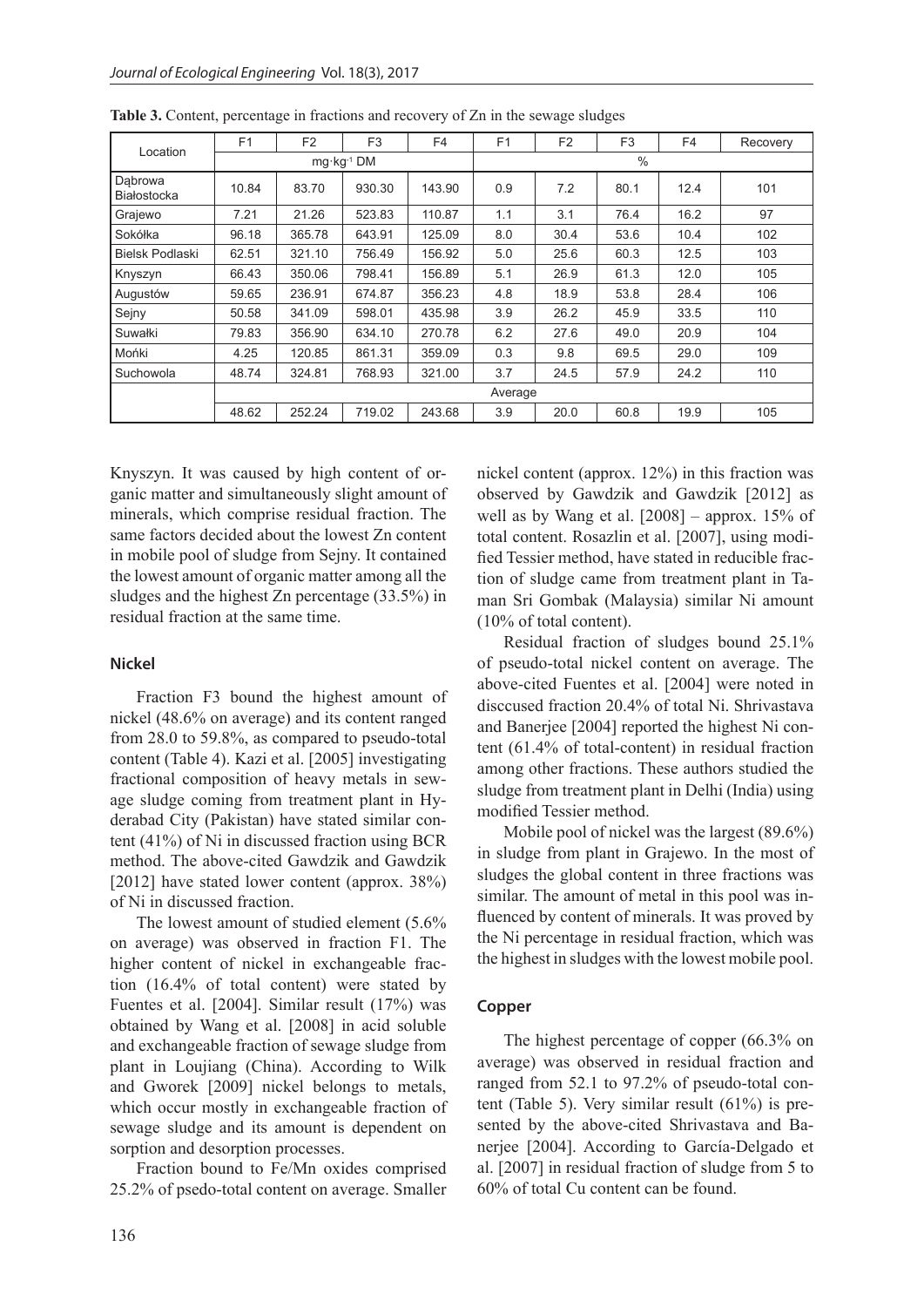| Location               | F <sub>1</sub> | F <sub>2</sub>        | F <sub>3</sub> | F <sub>4</sub> | F <sub>1</sub> | F <sub>2</sub> | F <sub>3</sub> | F4   | Recovery |
|------------------------|----------------|-----------------------|----------------|----------------|----------------|----------------|----------------|------|----------|
|                        |                | $mg \cdot kg^{-1}$ DM |                |                | $\frac{0}{0}$  |                |                |      |          |
| Dabrowa<br>Białostocka | 1.29           | 3.57                  | 4.80           | 8.13           | 7.5            | 20.8           | 28.0           | 47.4 | 104      |
| Grajewo                | 0.25           | 3.23                  | 6.95           | 1.45           | 2.1            | 27.8           | 59.7           | 12.5 | 102      |
| Sokółka                | 0.96           | 3.72                  | 5.30           | 6.03           | 6.6            | 25.4           | 36.2           | 41.1 | 109      |
| Bielsk Podlaski        | 0.43           | 2.96                  | 6.85           | 0.89           | 3.7            | 25.8           | 59.8           | 7.8  | 97       |
| Knyszyn                | 0.35           | 2.56                  | 5.85           | 1.81           | 3.4            | 25.2           | 57.5           | 17.8 | 104      |
| Augustów               | 0.39           | 3.84                  | 5.40           | 6.02           | 2.8            | 28.1           | 39.5           | 44.0 | 114      |
| Sejny                  | 0.87           | 3.00                  | 5.90           | 3.29           | 7.4            | 25.4           | 50.0           | 27.9 | 111      |
| Suwałki                | 1.51           | 4.60                  | 8.45           | 6.02           | 8.0            | 24.5           | 45.0           | 32.0 | 109      |
| Mońki                  | 0.67           | 3.97                  | 7.52           | 1.79           | 4.8            | 28.5           | 54.0           | 12.8 | 100      |
| Suchowola              | 1.25           | 2.64                  | 7.10           | 0.97           | 9.9            | 20.8           | 56.0           | 7.6  | 94       |
|                        | Average        |                       |                |                |                |                |                |      |          |
|                        | 0.8            | 3.4                   | 6.4            | 3.6            | 5.6            | 25.2           | 48.6           | 25.1 | 105      |

**Table 4.** Content, percentage in fractions and recovery of Ni in the sewage sludges

**Table 5.** Content, percentage in fractions and recovery of Cu in the sewage sludges

| Location               | F <sub>1</sub> | F <sub>2</sub> | F <sub>3</sub>        | F <sub>4</sub> | F <sub>1</sub> | F <sub>2</sub> | F <sub>3</sub> | F <sub>4</sub> | Recovery |
|------------------------|----------------|----------------|-----------------------|----------------|----------------|----------------|----------------|----------------|----------|
|                        |                |                | $mq \cdot kq^{-1}$ DM |                | $\frac{0}{0}$  |                |                |                |          |
| Dabrowa<br>Białostocka | 2.76           | 2.72           | 16.95                 | 27.83          | 6.4            | 6.3            | 39.1           | 64.2           | 116      |
| Grajewo                | 4.48           | 2.52           | 10.01                 | 19.02          | 12.7           | 7.1            | 28.3           | 53.7           | 102      |
| Sokółka                | 10.28          | 6.08           | 30.23                 | 50.29          | 11.6           | 6.8            | 34.0           | 56.6           | 109      |
| <b>Bielsk Podlaski</b> | 1.32           | 0.80           | 22.11                 | 63.29          | 1.6            | 1.0            | 26.3           | 75.2           | 104      |
| Knyszyn                | 1.48           | 1.20           | 21.02                 | 65.92          | 2.2            | 1.8            | 31.0           | 97.2           | 132      |
| Augustów               | 1.32           | 1.72           | 39.68                 | 88.19          | 1.0            | 1.3            | 30.4           | 67.5           | 100      |
| Sejny                  | 2.12           | 1.48           | 83.20                 | 120.46         | 1.0            | 0.7            | 39.7           | 57.5           | 99       |
| Suwałki                | 1.64           | 1.36           | 33.52                 | 78.19          | 1.5            | 1.3            | 31.1           | 72.5           | 106      |
| Mońki                  | 2.44           | 2.20           | 34.21                 | 38.02          | 3.3            | 3.0            | 46.9           | 52.1           | 105      |
| Suchowola              | 1.08           | 0.80           | 47.19                 | 68.29          | 1.0            | 0.8            | 45.8           | 66.3           | 114      |
|                        | Average        |                |                       |                |                |                |                |                |          |
|                        | 2.9            | 2.1            | 33.8                  | 61.9           | 4.2            | 3.0            | 35.3           | 66.3           | 109      |

Fraction F2 gathered the least of Cu (3% on average) among all fractions. Rosazlin et al. [2007] observed in discussed fraction the higher amount of copper – approx. 6%, while Pérez-Cid et al. [1999] only 1.2% of total content.

Fraction F3 comprised 35.3% of pseudo-total content on average. García-Delgado et al. [2007] stated in studied sludges from 5 to 25% of total copper content. Rosazlin et al. [2007] reported that Cu in sewage sludge occurs predominantly in the organic form. They stated 57% of copper in the discussed fraction what is consistent with its known affinity for organic matter ligands. The amount of metal forming complexes of varying stability with organic matter is dependent on its content and quality.

Fraction F1 gathered 4.2% of copper, as compared to pseudo-total content. This result confirms that only small amount of Cu occurs in soluble and exchangeable form [Fuentes et al. 2004, Wang et al. 2008, García-Delgado et al. 2007]. By contrast, Pueyo et al. [2003] investigating heavy metal mobility in sewage sludge by BCR method, obtained 65.5% of Cu in the discussed fraction, as compared to pseudo-total content.

The largest pool of mobile copper (53.2%) was found in sludge from treatment plant in Mońki. It was caused by the low content of minerals, what was confirmed by the amount of Cu (52.1%) in fraction F4 (the lowest among all sewage sludges) and simultaneously appreciable content of high molecular weight organic matter, which bind metals most strongly (fraction F3 bounded the largest Cu amount despite not the highest organic matter content in this sludge). The least of mobile copper (28.9%) was found in sludge from Bielsk Podlaski. It was connected to a high content of minerals (75.2% of Cu in fraction F4) and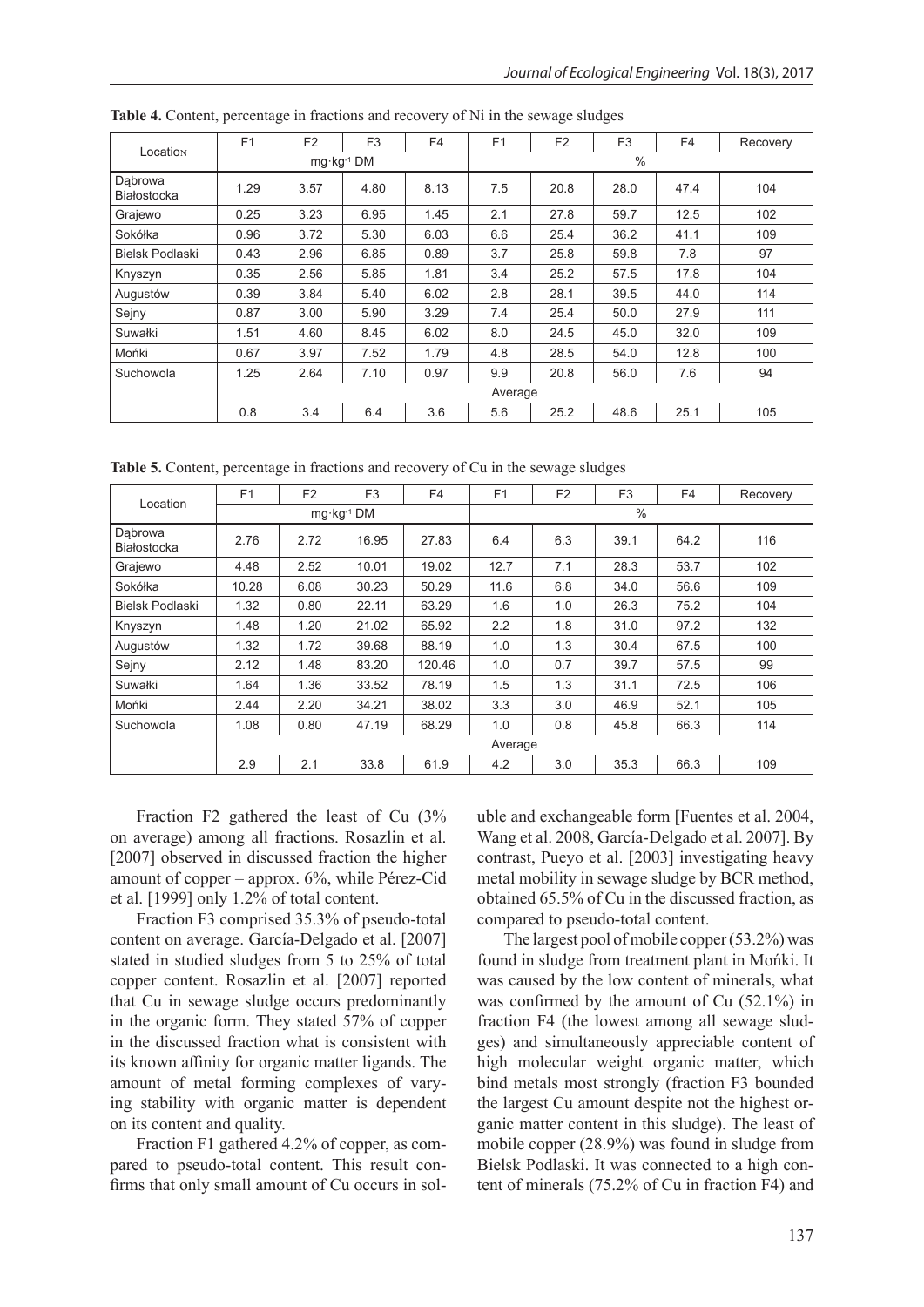slight bonding strength of copper by organic matter, what was proved by the lowest Cu content in fraction F3 among studied sludges and one of the highest organic matter content at the same time.

## **CONCLUSIONS**

- 1. All sludges met the standards related to agricultural use, according to heavy metal content.
- 2. The zinc content (mean values) in particular fractions can be arranged quantitatively in a sequence: F3 (60.8%) > F2 (20.0%) > F4 (19.9%)  $>$  F1 (3.9%), in the case of nickel: F3 (48.6%)  $>$  F2 (25.2%)  $>$  F4 (25.1%)  $>$  F1 (5.6%) and in the case of copper: F4 (66.3%) > F3 (35.3%) > F1  $(4.2\%)$  > F2  $(3.0\%)$ .
- 3. Assuming the cumulative content of metal in mobile fractions  $(F1+F2+F3)$  as the solubility criterion, it can be stated that zinc was most soluble and copper the least soluble.

### **Acknowledgements**

The investigations were subsidized with statutory work No. S/WBiIŚ/3/2014

## **REFERENCES**

- 1. Bień J., Wystalska K. 2008. The problems of sewage sludge management. Inżynieria i Ochrona Środowiska, 11(1), 5–11.
- 2. Bozkurt M.A., Yarılgaç T., Yazıcı A. 2010. The use of sewage sludge as an organic matter source in apple trees. Polish Journal of Environmental Studies, 19(2), 267–274.
- 3. Dąbrowska L. 2004. Speciation of heavy metals in sewage sludge, in: Pathways of pollutants and migration strategies of their impact on the ecosystems. Komitet Inżynierii Środowiska, Lublin, 38–47.
- 4. Dutkiewicz T. 1974. Chemia toksykologiczna. Państwowy Zakład Wydawnictw Lekarskich, Warszawa.
- 5. Fernández Alborés A., Pérez Cid B., Fernández Gómez E., Falqué López E. 2000. Comparison between sequential extraction procedures and single extractions for metal partitioning in sewage sludge samples. Analyst, 125, 1353–1357.
- 6. Filgueiras A. V., Lavilla I., Bendicho C. 2002. Chemical sequential extraction for metal partitioning in environmental solid samples. Journal of Environmental Monitoring, 4(6), 823–857.
- 7. Fuentes A., Lloréns M., Sáez J., Soler A., Aguilar M.I., Ortuño J.F., Meseguer V.F. 2004. Simple and sequential extractions of heavy metals from different sewage sludges. Chemosphere, 54(8), 1039–1047.
- 8. García-Delgado M., Rodríguez-Cruz M.S., Lorenzo L.F., Arienzo M, Sánchez-Martín M.J. 2007. Seasonal and time variability of heavy metal content and of its chemical forms in sewage sludges from different wastewater treatment plants. Science of the Total Environment, 382(1), 82–92.
- 9. Gawdzik J., Gawdzik B. 2012. Mobility of heavy metals in municipal sewage sludge from different throughput sewage treatment plants. Polish Journal of Environmental Studies, 21(6), 1603–1611.
- 10.Jakubus M., Czekała J. 2001. Heavy metal speciation in sewage sludge. Polish Journal of Environmental Studies, 10(4), 245–250.
- 11. Kazi T.G., Jamali M.K., Kazi G.H., Arain M. B., Afridi H. I., Siddiqui A. 2005. Evaluating the mobility of toxic metals in untreated industrial wastewater sludge using a BCR sequential extraction procedure and a leaching test. Analytical and Bioanalytical Chemistry, 383(2), 297–304.
- 12. Łukowski A. 2006. The influence of mineral fertilization on heavy metal fraction contents in soil. Part I. Zinc. Polish Journal of Environmental Studies, 15(2A), 410–414.
- 13. Łukowski A. 2017. Fractionation of heavy metals (Pb, Cr and Cd) in municipal sewage sludges from Podlasie Province. Journal of Ecological Engineering, 18(1), 132–138.
- 14. Łukowski A., Wiater J. 2009. The influence of mineral fertilization on heavy metal fraction contents in soil. Part II. copper and nickel. Polish Journal of Environmental Studies, 18(4), 645–650.
- 15. Maćkowiak Cz. 2000. Skład chemiczny osadów ściekowych i odpadów przemysłu spożywczego o działaniu nawozowym. Nawozy i Nawożenie, 4(5), 131–143.
- 16. Mazur T. 1995. The condition and perspective of the organic matter balance of the cultivated soils. Zeszyty Problemowe Postępu Nauk Rolniczych, 421a, 267–276.
- 17. Michna W., Boguszewska M., Bykowski P. J. (Eds.). 1998. Raport z badań monitorowych nad jakością gleb, roślin, produktów rolniczych i spożywczych w 1997 roku. PIOŚ, Warszawa.
- 18. Pérez-Cid B., Lavilla I., Bendicho C. 1999. Application of microwave extraction for partitioning of heavy metals in sewage sludge. Analytica Chimica Acta, 378(1–3), 201–210.
- 19. Pueyo M., Sastre J., Hernández E., Vidal M., López-Sánchez J.F., Rauret G. 2003. Prediction of trace